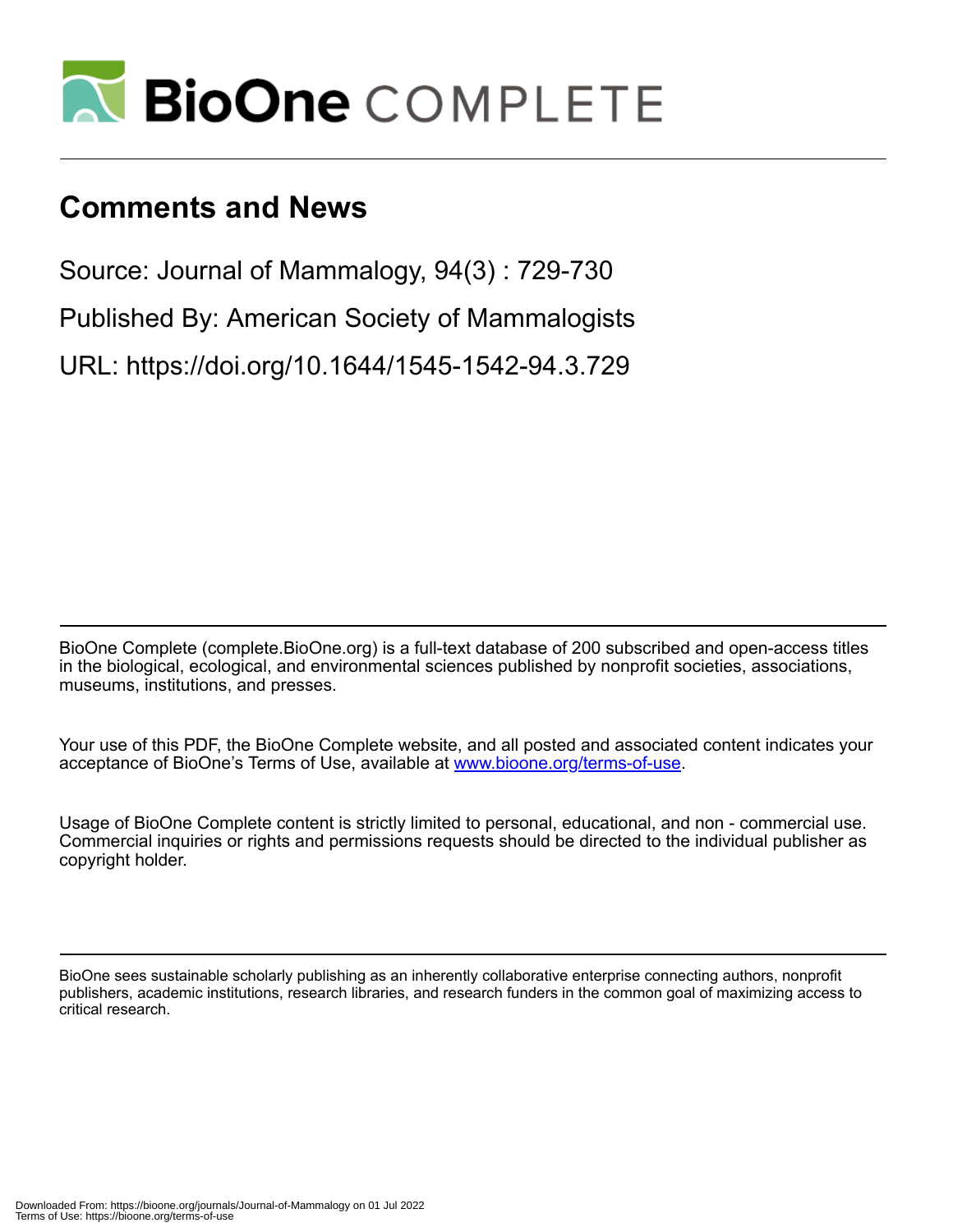# COMMENTS AND NEWS

## SAVE THE DATE 2014 ANNUAL MEETING OF THE AMERICAN SOCIETY OF MAMMALOGISTS

Please join us in Oklahoma City, Oklahoma, June 6-10,  $2014$  for the  $94<sup>th</sup>$  annual meeting of the American Society of Mammalogists. The conference will be in the Oklahoma City Renaissance Hotel and Cox Convention Center. A block of rooms is reserved at the Renaissance for \$119. Conference and registration information will be available at the conference website or follow the link from the ''Meetings'' tab on the ASM web page at http://www.mammalsociety.org.

Members of the Society and others located outside North America who are interested in attending the meeting should consider this announcement as the official ''save the date'' notification of the meeting. The scientific program will include simultaneous oral platform sessions, poster presentations, as well as symposia, plenary speakers, and workshops. A full social agenda is planned with socials, banquet, picnic, Run-for-Research, student mixers, and field trips. The picnic will be held at the Myriad Botanical Gardens in Oklahoma City and the banquet will be at the Sam Noble Museum in Norman.

For information about the 2014 meeting, please contact the chair of the Program Committee: Janet K. Braun, Sam Noble Museum, University of Oklahoma, 2401 Chautauqua Avenue; Norman, OK 73072, USA; voice 405-325-0801; fax: 405-325- 7699; email: jkbraun@ou.edu or Tony Ballard, Program Coordinator, Kansas State University, Division of Continuing Education, 1615 Anderson Ave., Ste 154, Manhattan, KS 66502, USA; voice 785-532-2402; fax: 785-532-2422; email: tballard@k-state.edu.

# ONLINE ACCESS FOR JOURNAL OF MAMMALOGY AND MAMMALIAN SPECIES

Journal of Mammalogy and Mammalian Species are available online to all ASM members with back issues available via JSTOR. Members will also receive print copies of the Journal for an annual membership fee of \$75 for regular members (\$55 for students), or they may elect to receive online only versions of both publications for an annual fee of \$55 (\$20 for members in developing countries). Institutions may subscribe at a rate of \$270 for print and online access to the Journal, \$95 for online-only access to Mammalian Species, or \$325 for both publications.

PDF files for the first 823 Mammalian Species accounts (1969 to 2008) are also available online via the URL below: http://www.science.smith.edu/departments/Biology/VHAYS-SEN/msi/default.html.

# MAMMALIAN SPECIES ACCOUNTS

Approximately 20–22 accounts are planned for publication in 2013. Each account is 2–14 pages in length and reviews the biology of a particular species in a standard format.

Mammalian Species accounts are produced by assignment only. Upon written request to the Editor for Mammalian Species, exclusive privileges to produce an account will be granted for 2 years; a 1-year extension may be requested if a manuscript is near completion at the end of the initial assignment. At the Editor's discretion, assignments not submitted at the end of this period may be cancelled. A maximum of 5 species may be reserved at 1 time. No free copies are given to authors; page charges may be paid on a voluntary basis.

Mammalian Species is available online only to all ASM members, as of 2006; print copies will no longer be published. Orders for yearly sets of accounts within the past 5 years should be sent to Nick Dormer, ASM Association Manager, 810 East 10th Street, P.O. Box 1897, Lawrence, KS 66044; 785-843-1235; FAX -1274; asm@allenpress.com. Individual accounts are no longer available for purchase. Requests for assignment of species and other editorial queries should be addressed to Meredith Hamilton, Editor of Mammalian Species, Department of Zoology, 501 Life Sciences West, Oklahoma State University, Stillwater, OK 74078, 405-744- 9685; FAX -7824; meredith.hamilton@okstate.edu.

#### MAMMAL IMAGES LIBRARY

The Mammal Images Library is a non-profit educational service of the American Society of Mammalogists. The goal of the library is providing images of mammals for educational purposes worldwide. The present collection consists of  $1,900 +$ images depicting 28 orders, 129 families, 583 genera, and 1084 species. More than 110,000 images are now in use at more than 3,000 institutions in about 50 countries. Images suitable for optical projection for nonprofit, educational purposes may be viewed and obtained on the Society's website at http://www. mammalogy.org/imagelibrary/index. Please remember to credit the photographer and the library if images are used for optical projection.

In addition to optical projection for nonprofit instruction, many of the images can be employed (with permission) for other purposes, including commercial uses. For permission to use images for purposes other than nonprofit optical projection, contact the committee chair: David Huckaby, California State University, Long Beach, Department of Biological Sciences, 1250 Bellflower Blvd., Long Beach, California 90840-9502; david.huckaby@csulb.edu; 562-985-4869; FAX 562-985- 8878.

The Library continually seeks new images for the collection and urges anyone having images to contribute them. For information about contributing images, contact the committee chair. The committee thanks the hundreds of people who have contributed images thus far.